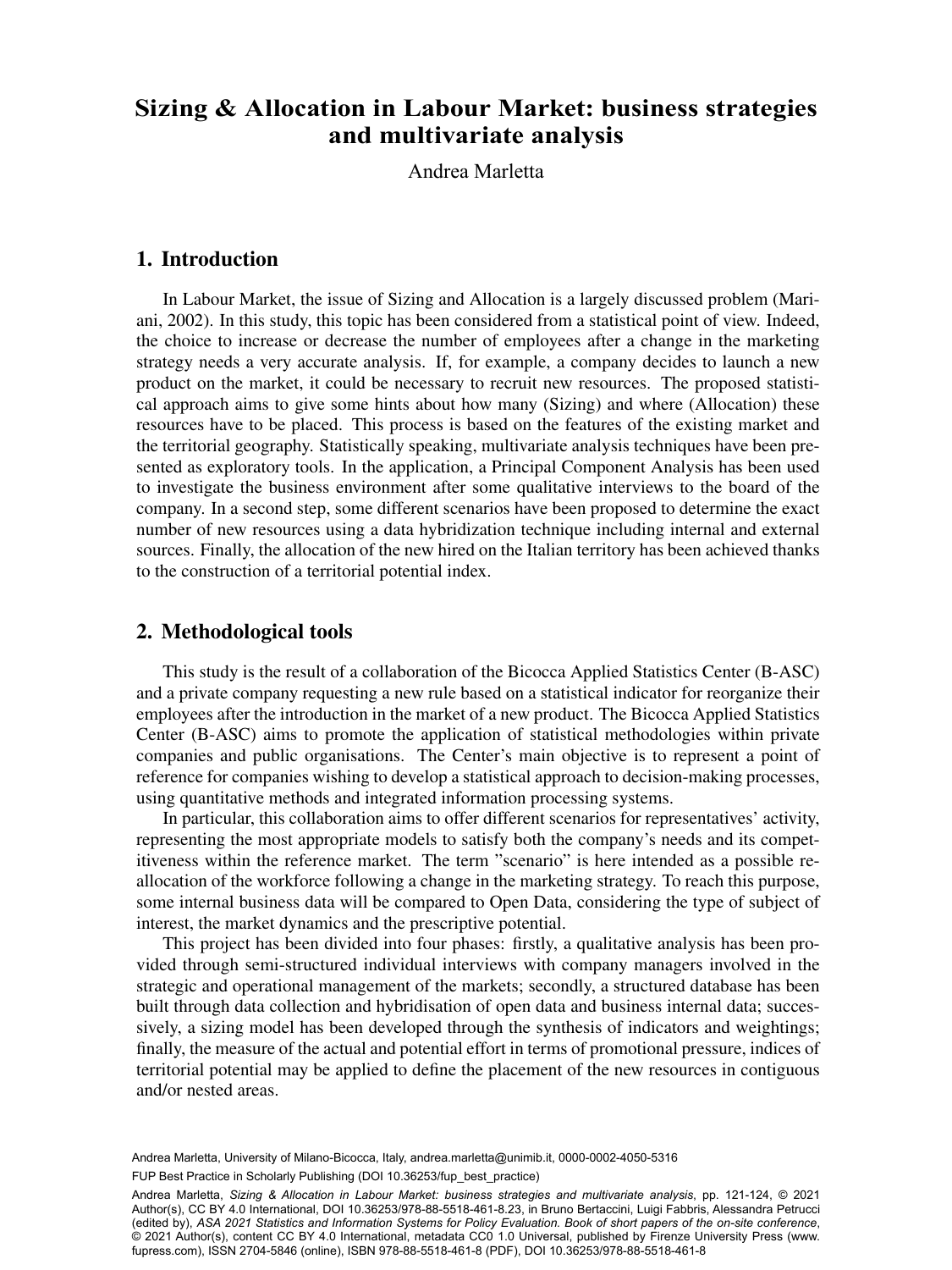From a methodological point of view, multivariate analysis techniques has been proposed as possible tools in order to achieve the company's purposes. Using data from the qualitative analysis based on individual interviews, a Principal Component Analysis has been applied considering the frequency distribution of the terms present in the textual corpus (Jolliffe, 2002). After the construction of the structured dataset, a Principal Component Analysis on some internal and external indicators has been used to synthesize the potential of a specific geographic area. Finally, the results from these two approaches are used to propose some different solutions for sizing and allocation of possible new resources in the company.

## 3. Principal results

The qualitative analysis based on individual interviews produced some evidences about the vision of the manager board of the involved company. Among the main results, some considerations of the managers have been extracted: "The effort required from the company appears blurred between the global and local vision. It is important to be able to integrate local needs with global strategies. The arrival of new products may be an opportunity for change. In view of a new product launch, the interviewees agree on rethinking the presence on the territory. This may happen in two ways, by acting on the mix of products on offer or on the sales force. A meeting point must be found between the company's revenue and the working efficiency of the employees."

Different scenarios have been proposed as an alternative to the current situation to contemplate a new product's launch addressing a new target. Some managers underlined the "short blanket dilemma": to add a new product, something else should be removed. Otherwise, it is necessary to make an investment. Defining a new structure may help to be more efficient and to manage new products launch in the future. Optimal segmentation and targeting are crucial. Some external barriers should be considered, e.g. regional restrictions.

All the interviews have been analysed to achieve the key concepts and obtain a multiperspective vision of the company. Firstly, the term frequency has been considered to build a dictionary as a Text Mining technique. From a detailed analysis of the interviews, the main concepts have been extracted. The term frequency allows to obtain a quantitative variable, and for supporting the conceptual analysis, a PCA has been applied on these data. From the PCA, two components explaining the 74% of the variance have been extracted.



Figure 1: Cartesian plane after PCA qualitative analysis, 2019, Italy

The first component on the horizontal axis represents the continuum between a strategical or a tactical vision. The second component on the vertical axis represents the continuum between an internal or external vision. Using this technique, each term could be associated to one quarter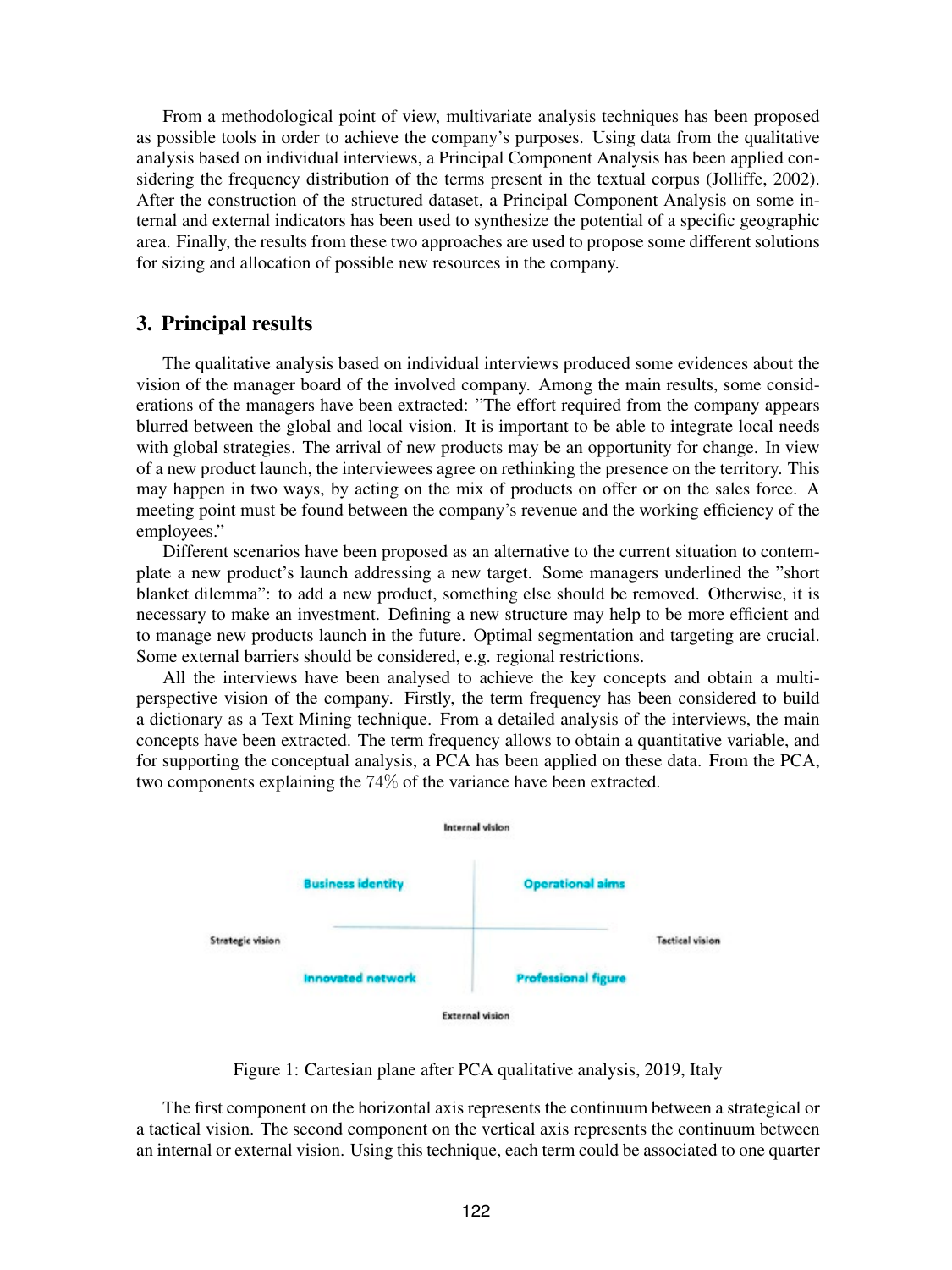of the cartesian plane. In figure 1, it is reported the cartesian plane with some key concepts for each quarter. These concepts are the results of the set of words analysed, unfortunately for privacy reasons, it was not possible give more information about respondents and terms used.

After the qualitative analysis, in order to perform the sizing and allocation model, the final dataset containing quantitative indicators has been collected mixing internal and external sources. The internal sources are represented by data about sales of the products in the market and reports showing the daily activity of the employees. The external sources have been collected by using the healthcare data warehouse of National Institute of Statistics (Istat) named Health for All (Istat a, 2020) and the portal demo-istat for obtaining some demographic indexes in the Italian territory (Istat b, 2020).

The hybridization of these sources led to a structured dataset where each row represents an Italian geographical area. The used territorial classification is NUTS 1, NUTS 2 and NUTS 3. The variables for the definition of the potential have been divided into three categories: structural, market and promotional pressure. The first group is composed by some indicators about total, female and female 15-49 years population, birth rate, number of deliveries, physicians and total number of beds in specialized wards. In second group, some KPI about market sales have been reported. Finally, the third is about performance indexes of the employees.

In order to make assumptions about the capacity of a new team to determine the correct sizing, some hypothesis about the number of working days have been assumed. The potential portfolio has been computed only by considering the definition of the total number of physicians in portfolio and computing a number of visits for day. The final sizing model has been obtained through the potential portfolio, the number of physicians and the working days. The original workforce of the team was made of 112 employees. After the launch of a new product in the market, using the sizing model, the proposed new team is composed by 132 elements, with a differential of  $+20$  employees<sup>1</sup>.

Once the sizing phase is completed, the allocation phase allows to arrange the new resources in the Italian geographic area. The first allocation is about NUTS 1 and NUTS 2 units. An index of Territorial Potential (ITP) for Area and Region has been computed to detect under-estimated territories (Mariani, 2002). The ITP explains 79% of the variance using the first component of the ACP.

In table 1, for each Italian territory belonging to NUTS 1, it is possible to represent the allocation through the use of the ITP. The area with the biggest increase is South  $\&$  Islands with a differential of 12 units. Similar results are available at NUTS 2 level.

| <b>NUTS1</b>    | <b>ITP</b> | <b>Actual Employees</b> | <b>Proposed Employees</b> | <b>Differential</b> |
|-----------------|------------|-------------------------|---------------------------|---------------------|
| North-West      | 23\%       | 28                      | 32                        | $+4$                |
| North-East      | 25%        | 32                      | 32                        |                     |
| Centre          | 25\%       | 28                      | 32                        | $+4$                |
| South & Islands | 26%        | 24                      | 36                        | $+12$               |
| Italy           | $100\%$    | 112                     | 132                       | $+20$               |

Table 1: Allocation of new hirings in the company for NUTS 1, 2019, Italy

In table 2, it is displayed the ITP for Italian regions. Lombardy is the region with the highest ITP, this means that in North-West area, a possible new hiring could regard this region.

<sup>&</sup>lt;sup>1</sup>In order to respect a non-disclosure agreement between the B-ASC and the interested company, all quantitative results have been blinded and re-scaled.